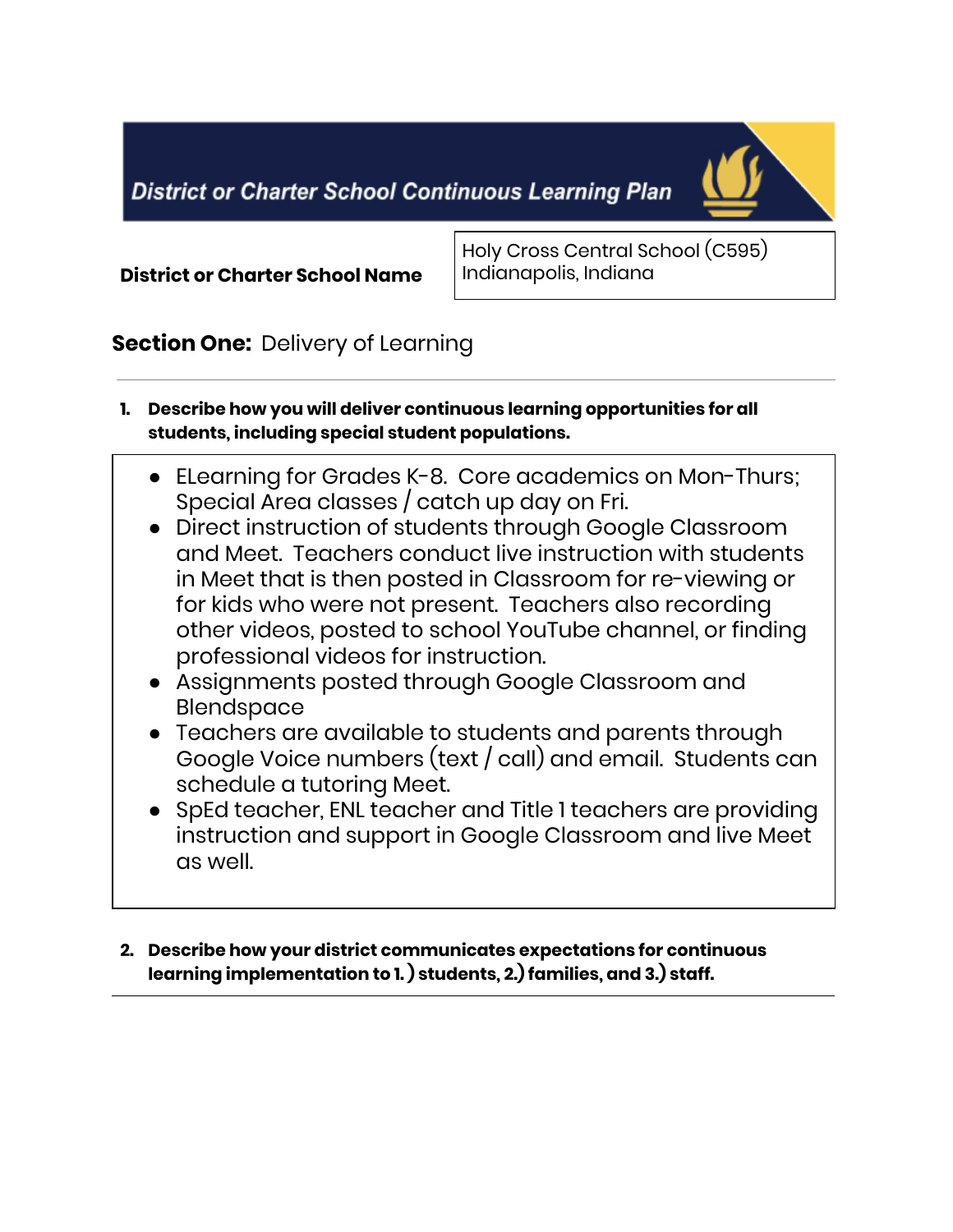- Students:
	- Daily student announcements recorded and posted to YouTube by principal, emailed to each family
	- Live Google Meet with teacher 4 days per week
	- Minimum of weekly check-in with teacher through Google Voice
	- Access to student database (Jupiter) for attendance and grades
- **Families:** 
	- Overview with ELearning plan / expectations sent to all families
	- Daily email with reminders, support, ideas
	- Phone / text communication with Admin Asst and Admin Team through Google Voice
	- Weekly calendar from teachers of learning expectations and schedule
	- Access to student database (Jupiter) for attendance and grades
- Staff:
	- ELearning Guidelines sent to and discussed with faculty and staff
	- Teachers upload ELearning curriculum and calendar to shared Google folder for Admin monitoring
	- Weekly all faculty Zoom call
	- Weekly grade band Zoom call

#### **3. Describe student access to academic instruction, resources, and supports during continuous learning.**

- Admin team worked with all families to establish internet access and student devices.
- Students have access to direct instruction through Google Classroom and Meet as well as YouTube.
- Students and parents can contact teachers through live instruction, email, Google Voice (call or text).
- Students / teachers can schedule tutoring through Google Meet.
- SpEd, ENL and Title 1 are offering support services to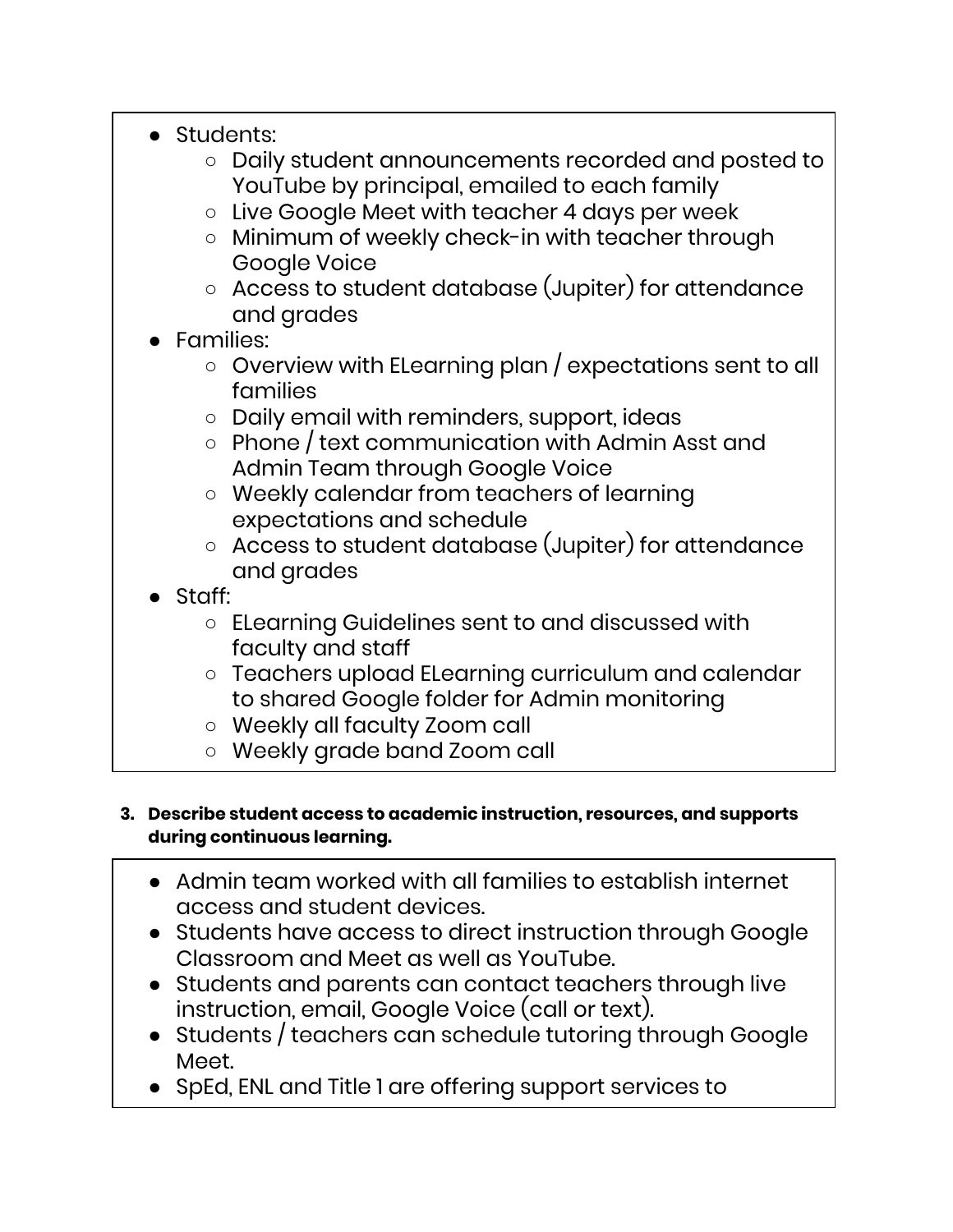students on their roster.

- Social Worker and Behavior Coach are available to families with challenging circumstances.
- Families have access to weekly lunch delivery and weekend food support.
- **4. What equipment and tools are available to staff and students to enable your continuous learning plan? Please list.**
	- Teachers have school issued computers, Google applications (Classroom, Meet, Voice, etc), school YouTube channel, document cameras, etc.
	- Teachers and students have access to online learning programs, such as IXL, Read Works, Mystery Science, National Geographic, PBS Learning Media (and many more).
	- Students have access to school-issued Chromebooks for home use.
- **5. Describe how educators and support staff are expected to connect with students and families on an ongoing basis.**
	- Teachers must have communication with every student, every week. This can be through Google Voice (call/text), Meet or Classroom.
	- Teachers have live direct instruction 4 days per week.
	- Social worker, Behavior Coach, PIE and Admin team are checking on at-risk families on a regular basis.
	- Family communication is logged through a shared document and monitored by Admin team.
- **6. Describe your method for providing timely and meaningful academic feedback to students.**
	- Teachers are monitoring student work daily and checking in with students during daily Meet.
	- Teachers give feedback on academic work through Comments on Google Classroom and messages through Jupiter.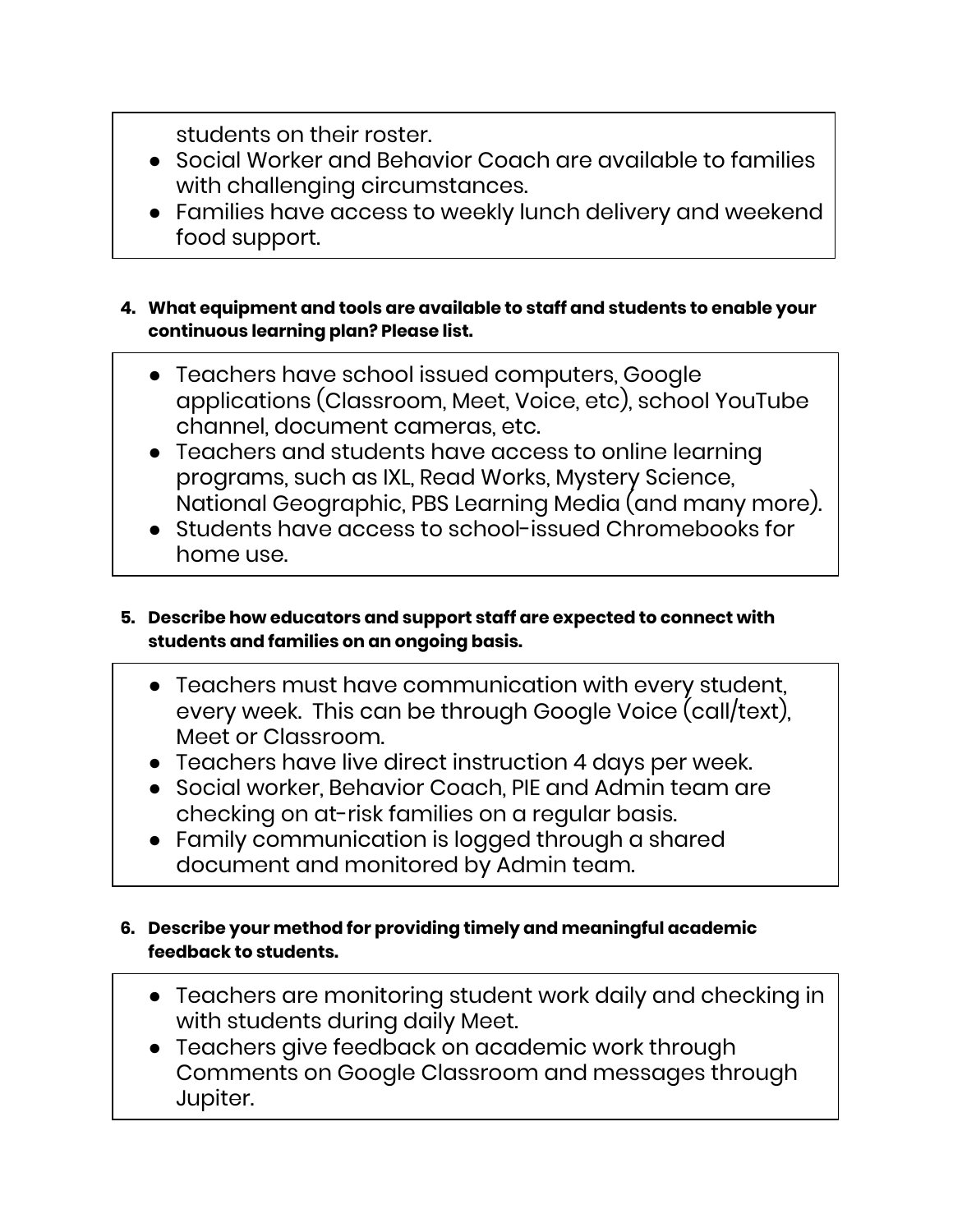- Formative assessments through Google Forms provide teachers a roadmap to plan and to differentiate instruction.
- Jupiter grades are updated weekly.

### **Section Two:** Achievement and Attendance

**7. Does your continuous learning plan provide an avenue for students to earn high school credits? If so, describe the approach.**

NA

#### **8. Describe your attendance policy for continuous learning.**

- Daily attendance is taken by homeroom teachers based on student check in through Google Classroom.
- If there is a tech issue, parents may contact teacher or Admin through a variety of avenues.
- In addition to the check in, student must complete a minimum amount of work to be considered "present."
- Attendance is monitored by Admin team and parents will be contacted.

#### **9. Describe your long-term goals to address skill gaps for the remainder of the school year.**

- SpEd, ENL and Title 1 are offering support services to students on their roster.
- Admin is planning a concentrated "JumpStart" program for the end of July / early August, if possible for students.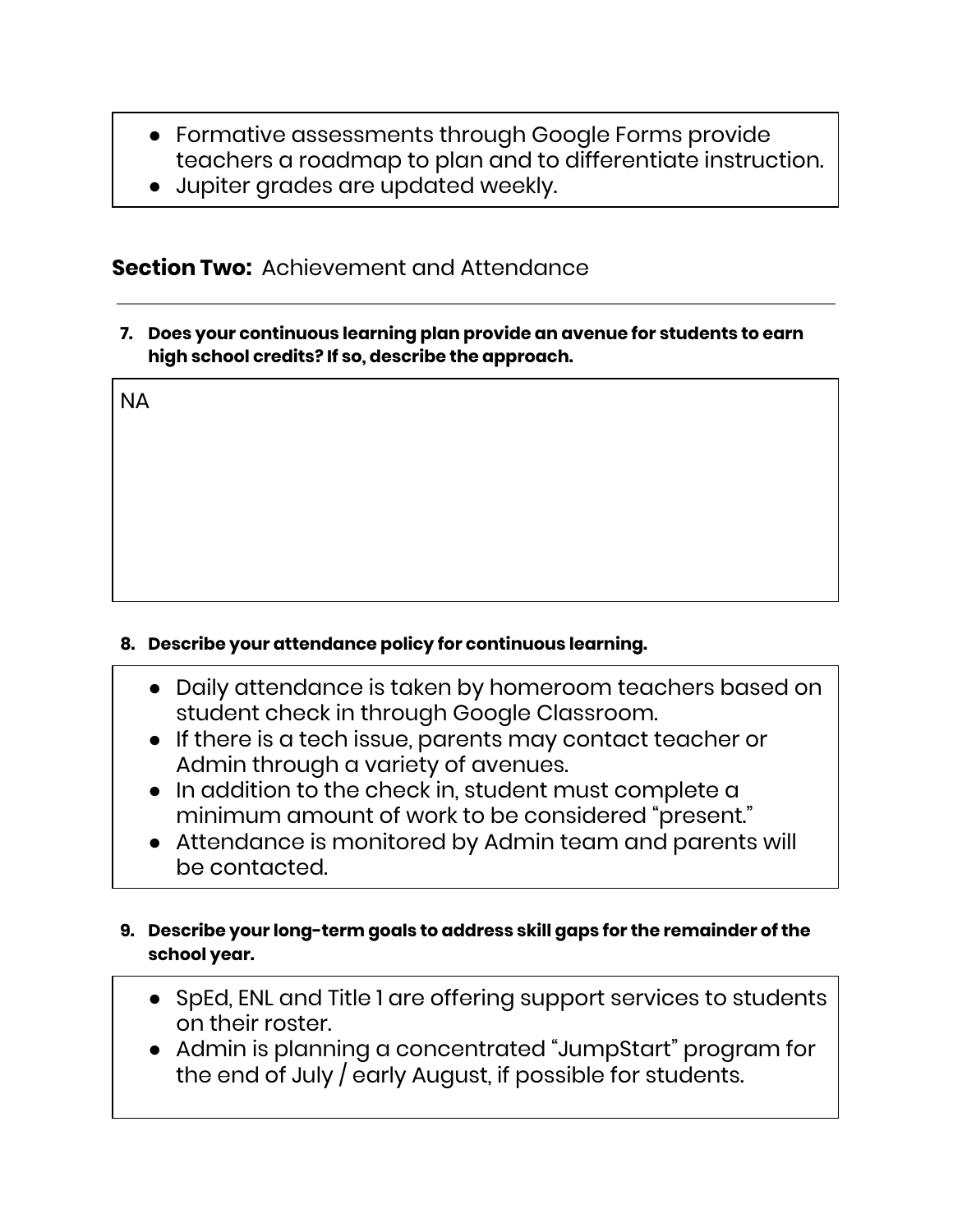# · Curriculum maps for 2020-2021 will be adjusted as needed.